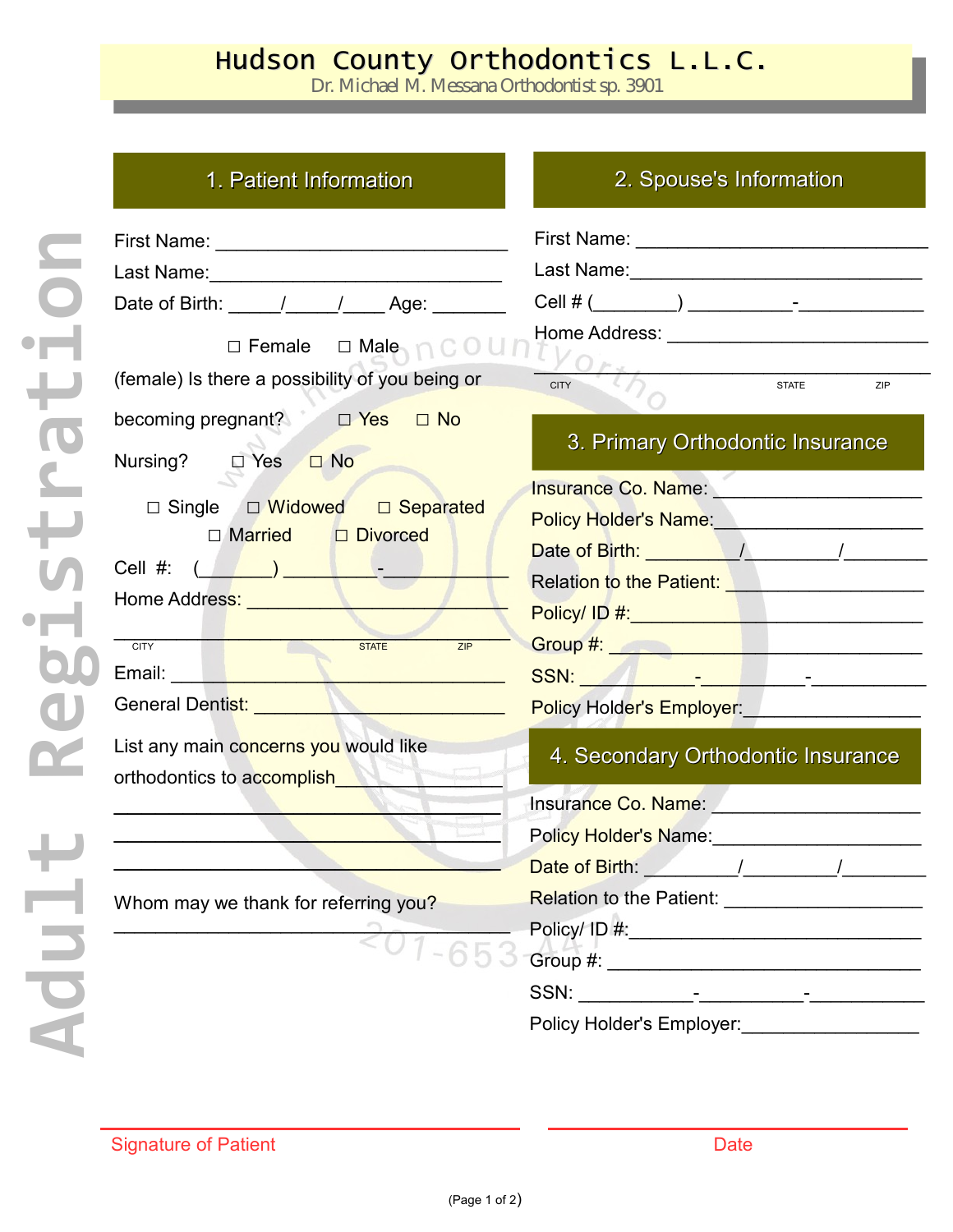|  |  |  |  | 5. Patient Health- Please Check $\angle$ |
|--|--|--|--|------------------------------------------|
|--|--|--|--|------------------------------------------|

| 1. Do you have difficulty, pain, or both when<br>opening your mouth, for instance when                                                                                                                                                                                                                                                                                                                               | 9. Have you been aware of any recent changes<br>Yes ________ No _____<br>in your bite?                                                                                                                     |  |  |  |
|----------------------------------------------------------------------------------------------------------------------------------------------------------------------------------------------------------------------------------------------------------------------------------------------------------------------------------------------------------------------------------------------------------------------|------------------------------------------------------------------------------------------------------------------------------------------------------------------------------------------------------------|--|--|--|
| 2. Does your jaw get "stuck", "locked", or "go<br>out"?<br><b>Paragona Pres</b> _______ No _______                                                                                                                                                                                                                                                                                                                   | 10. Have you previously been treated for a jaw-                                                                                                                                                            |  |  |  |
| 3. Do you have difficulty, pain, or both when<br>chewing, talking, or using your jaws?<br>4. Are you aware of noises from your jaw joints?                                                                                                                                                                                                                                                                           | Yes ________ No ___________ 11. Have you had any dental x-rays recently?<br>$Yes \_\_\_ No \_\_\_\_$                                                                                                       |  |  |  |
| 5. Do your jaws regularly feel stiff, tight or tired?<br>$Yes$ No $N$                                                                                                                                                                                                                                                                                                                                                | Yes $\_\_\_\_\_\_\_\_\_\_\_\_\_\_\_\_\_$ No $\_\_\_\_\_\_\_\_\_\_$ 12. Are you allergic to anything? $\_\_\_\_\_\_\_\_\_\_\_\_\_\_\_\_$<br>$\overline{b}$<br>13. Is there any history of heart conditions, |  |  |  |
| 6. Do you have pain in or about the ears,<br>temples or cheeks? Yes No No No                                                                                                                                                                                                                                                                                                                                         | rheumatic fever, epilepsy, diabetes, bleeding,<br>aids or mental disorders, other.<br><b>Yes ______ No ______</b>                                                                                          |  |  |  |
| 7. Do you have frequent headaches and/or neck<br>aches?<br><b>Yes ______ No New Yes</b>                                                                                                                                                                                                                                                                                                                              | If yes, please explain___________________                                                                                                                                                                  |  |  |  |
| 8. Have you had a recent injury to your head,<br>neck, or jaw? <b>Yes</b> No                                                                                                                                                                                                                                                                                                                                         |                                                                                                                                                                                                            |  |  |  |
| <b>Signature of Patient</b><br>Authorization for Use of Protection Health Information<br>To the best of my knowledge, the information on both pages 1 and 2 are complete and correct. I                                                                                                                                                                                                                              | <b>Date</b>                                                                                                                                                                                                |  |  |  |
| understand that it is my responsibility to inform my doctor if I ever have a change in health.                                                                                                                                                                                                                                                                                                                       |                                                                                                                                                                                                            |  |  |  |
| I certify that I, have insurance coverage with                                                                                                                                                                                                                                                                                                                                                                       | Insurance company (ies)                                                                                                                                                                                    |  |  |  |
| and assign directly to Hudson County Orthodontics L.L.C.- under Dr. Michael Messana all insurance<br>benefits, if any, otherwise payable to me for services rendered I understand that I am financially<br>all insurance submissions.                                                                                                                                                                                | responsible for all charges whether or not paid by insurance. I authorize the used of my signature on                                                                                                      |  |  |  |
| The above- named dentist may used my health care information and may disclose such information to<br>the above-named Insurance Company (ies) and their agents for the purpose of obtaining payment<br>for services and determining insurance benefits or the benefits payable for related services. This<br>consent will end when the current treatment plan is completed or one year from the date signed<br>below. |                                                                                                                                                                                                            |  |  |  |
| I understand that I may inspect or request copies of any information disclosed by this authorization. I<br>understand that I may revoke this authorization by notifying, in writing, the office, knowing that<br>previously disclosed information would not be subject to my revoke request.                                                                                                                         |                                                                                                                                                                                                            |  |  |  |

**A dult**

**R**

**e**

**g**

**i**

**s**

**t**

**r**

**a**

**t**

**i**

**o**

**n**

Signature of Patient Date Controller and Controller and Controller and Controller and Date Date